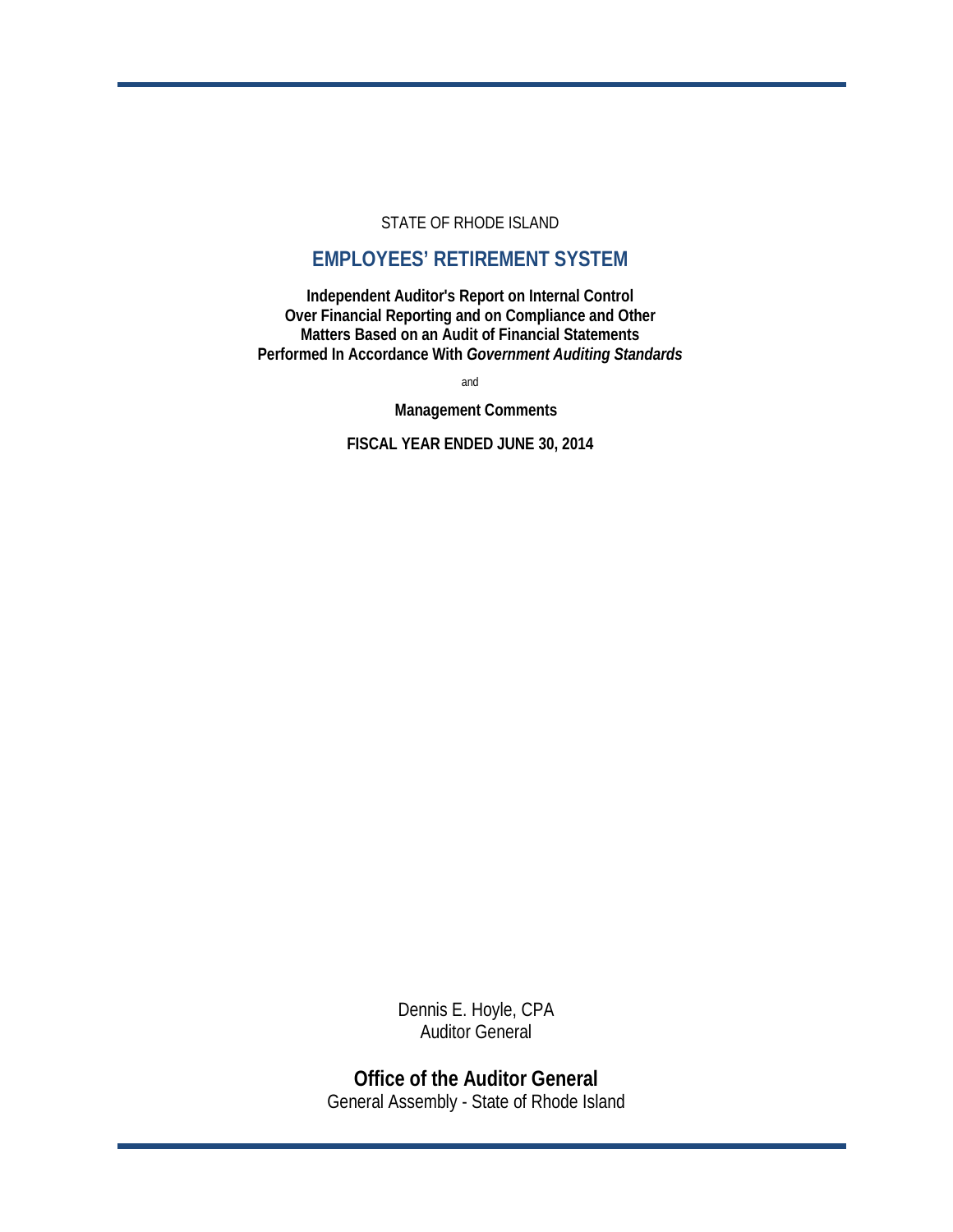

Office of the Auditor General State of Rhode Island and Providence Plantations - General Assembly **Dennis E. Hoyle, CPA - Auditor General**

> 86 Weybosset Street • Providence, RI • 02903-2800 tel: 401.222.2435 · fax: 401.222.2111 ● *oag.ri.gov*

September 10, 2015

## JOINT COMMITTEE ON LEGISLATIVE SERVICES:

SPEAKER Nicholas A. Mattiello, Chairman

Senator M. Teresa Paiva Weed Senator Dennis L. Algiere Representative John J. DeSimone Representative Brian C. Newberry

We have audited the financial statements of the Employees' Retirement System of the State of Rhode Island (the "System") for the year ended June 30, 2014 and have issued our report thereon dated December 18, 2014. The System's financial statements and our independent auditor's report thereon are included in a separate audit report entitled *STATE OF RHODE ISLAND EMPLOYEES' RETIREMENT SYSTEM - FISCAL YEAR ENDED JUNE 30, 2014.* 

In accordance with *Government Auditing Standards*, we have also prepared a report included herein on our consideration of the System's internal control over financial reporting and our tests of its compliance with certain provisions of laws, regulations and contracts. We reported no matters deemed significant deficiencies or material weaknesses in internal control or material noncompliance.

We have reported various matters included herein as management comments which include recommendations to enhance internal control or result in other operational efficiencies.

Sincerely,

Dennis E. Hoyle, CPA Auditor General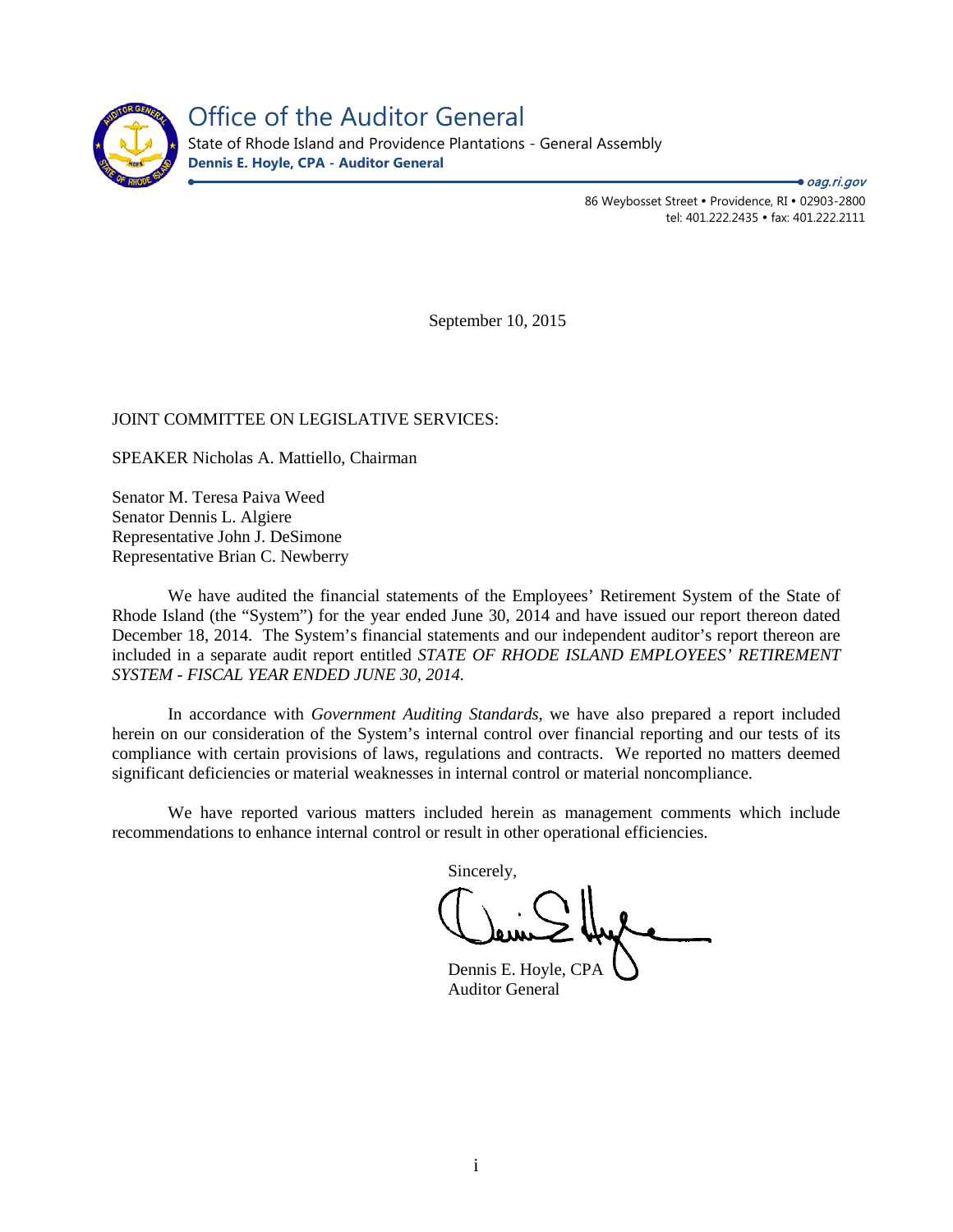# **EMPLOYEES' RETIREMENT SYSTEM OF THE STATE OF RHODE ISLAND**

FISCAL YEAR ENDED JUNE 30, 2014

## **TABLE OF CONTENTS**

**PAGE**

| $\mathbf{L}$<br>H. | Independent Auditor's Report on Internal Control Over Financial Reporting<br>and on Compliance And Other Matters Based on an Audit of Financial<br><b>Statements Performed in Accordance With Government Auditing Standards </b> |  |
|--------------------|----------------------------------------------------------------------------------------------------------------------------------------------------------------------------------------------------------------------------------|--|
|                    |                                                                                                                                                                                                                                  |  |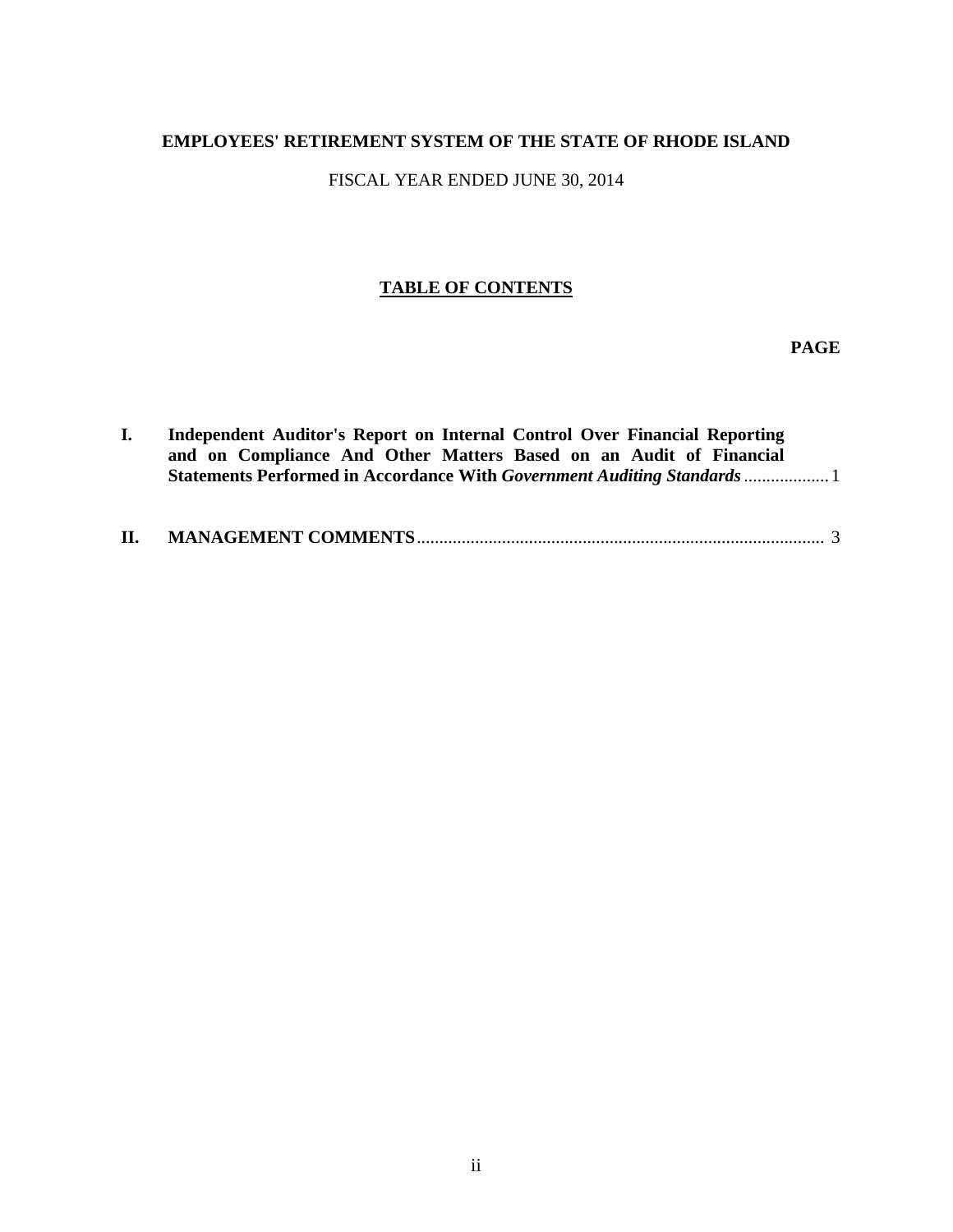

Office of the Auditor General State of Rhode Island and Providence Plantations - General Assembly **Dennis E. Hoyle, CPA - Auditor General**

● *oag.ri.gov* 

86 Weybosset Street · Providence, RI · 02903-2800 tel: 401.222.2435 · fax: 401.222.2111

## **INDEPENDENT AUDITOR'S REPORT ON INTERNAL CONTROL OVER FINANCIAL REPORTING AND ON COMPLIANCE AND OTHER MATTERS BASED ON AN AUDIT OF FINANCIAL STATEMENTS PERFORMED IN ACCORDANCE WITH** *GOVERNMENT AUDITING STANDARDS*

Joint Committee on Legislative Services, General Assembly State of Rhode Island and Providence Plantations:

Retirement Board of the Employees' Retirement System of the State of Rhode Island:

We have audited, in accordance with the auditing standards generally accepted in the United States of America and the standards applicable to financial audits contained in *Government Auditing Standards* issued by the Comptroller General of the United States, the financial statements of the plans within the Employees' Retirement System of Rhode Island (System) as of and for the year ended June 30, 2014 and the related notes to the financial statements, which collectively comprise the System's basic financial statements, and have issued our report thereon dated December 18, 2014.

## **Internal Control Over Financial Reporting**

In planning and performing our audit of the financial statements, we considered the System's internal control over financial reporting (internal control) to determine the audit procedures that are appropriate in the circumstances for the purpose of expressing our opinions on the financial statements, but not for the purpose of expressing an opinion on the effectiveness of the System's internal control. Accordingly, we do not express an opinion on the effectiveness of the System's internal control.

A *deficiency in internal control* exists when the design or operation of a control does not allow management or employees, in the normal course of performing their assigned functions, to prevent, or detect and correct, misstatements on a timely basis. A *material weakness* is a deficiency, or a combination of deficiencies, in internal control such that there is a reasonable possibility that a material misstatement of the entity's financial statements will not be prevented, or detected and corrected on a timely basis. A *significant deficiency* is a deficiency, or a combination of deficiencies, in internal control that is less severe than a material weakness, yet important enough to merit attention by those charged with governance.

Our consideration of internal control was for the limited purpose described in the first paragraph of this section and was not designed to identify all deficiencies in internal control that might be material weaknesses or significant deficiencies and therefore, material weaknesses or significant deficiencies may exist that were not identified. Given these limitations, during our audit we did not identify any deficiencies in internal control that we consider to be material weaknesses. However, material weaknesses may exist that have not been identified.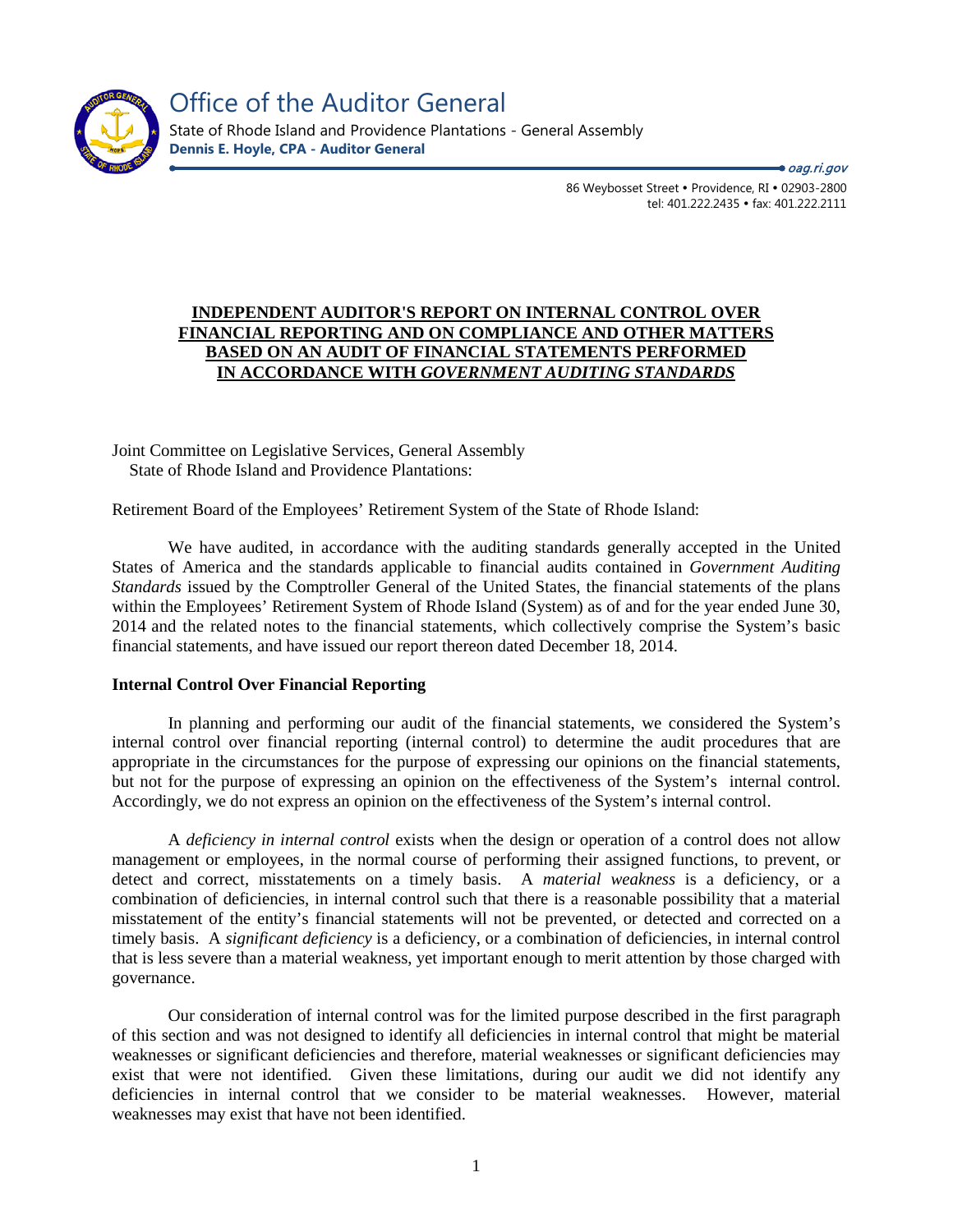Joint Committee on Legislative Services, General Assembly Retirement Board of the Employees' Retirement System of the State of Rhode Island:

#### **Compliance and Other Matters**

As part of obtaining reasonable assurance about whether the System's financial statements are free from material misstatement, we performed tests of its compliance with certain provisions of laws, regulations, contracts, and grant agreements, noncompliance with which could have a direct and material effect on the determination of financial statement amounts. However, providing an opinion on compliance with those provisions was not an objective of our audit, and accordingly, we do not express such an opinion. The results of our tests disclosed no instances of noncompliance or other matters that are required to be reported under *Government Auditing Standards*

#### **Purpose of this Report**

The purpose of this report is solely to describe the scope of our testing of internal control and compliance and the result of that testing, and not to provide an opinion on the effectiveness of the entity's internal control or on compliance. This report is an integral part of an audit performed in accordance with *Government Auditing Standards* in considering the entity's internal control and compliance. Accordingly, this communication is not suitable for any other purpose.

Dennis E. Hoyle, CPA Auditor General

December 18, 2014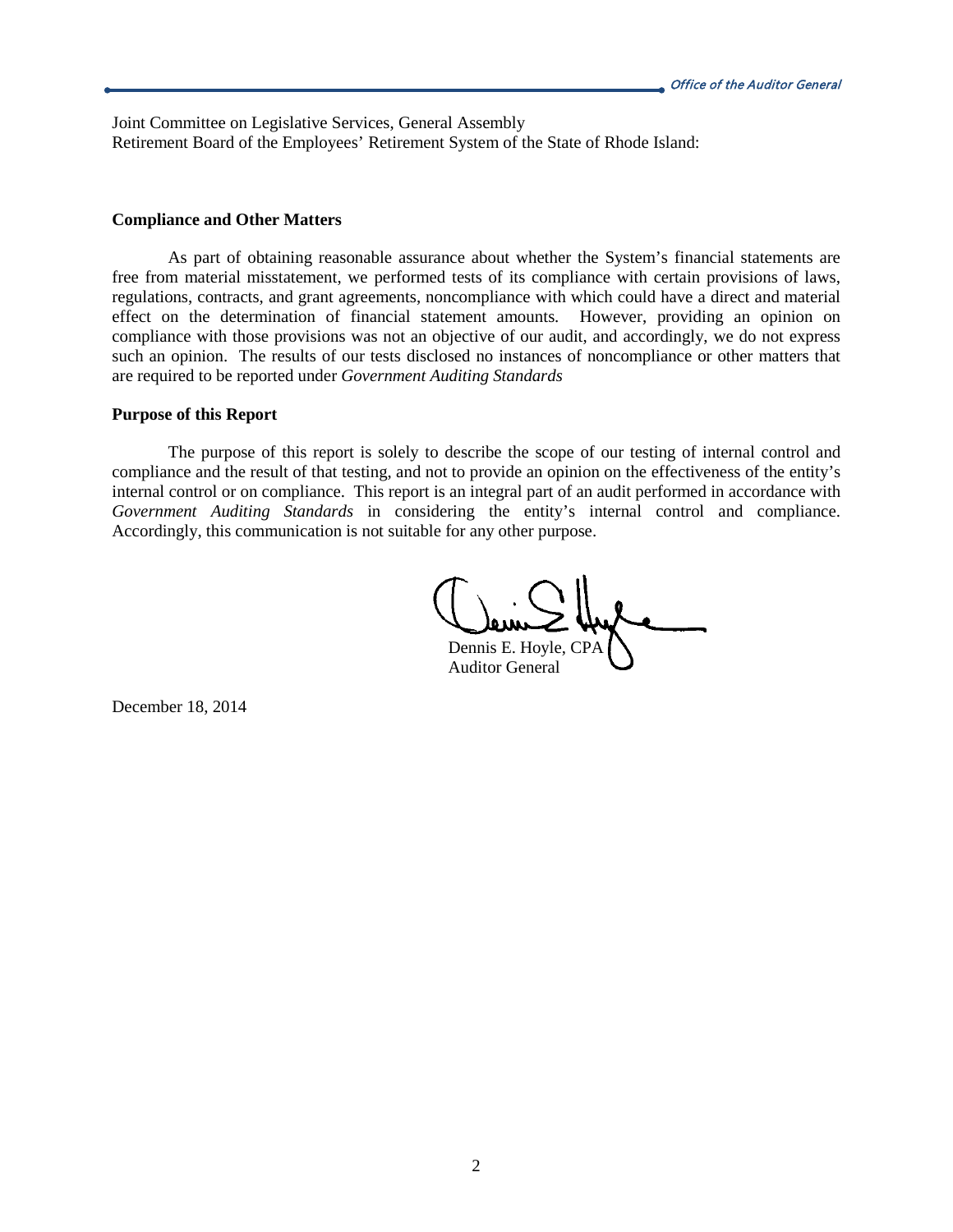**EMPLOYEES' RETIREMENT SYSTEM OF THE STATE OF RHODE ISLAND**

**MANAGEMENT COMMENTS**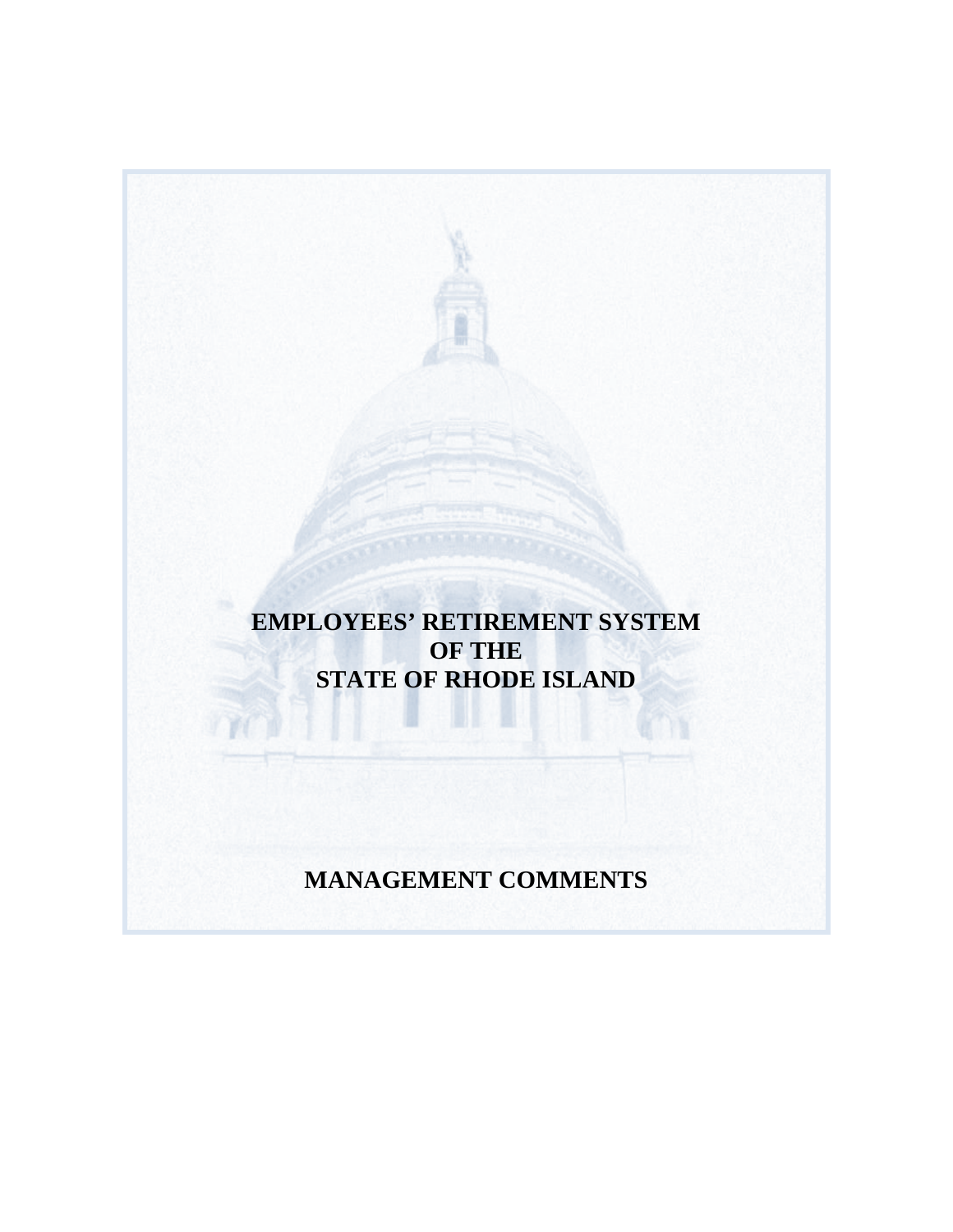## **Management Comment 2014-1**

## **ENSURE ADEQUATE RESOURCES ARE COMMITTED TO MEETING THE SYSTEM'S CRITICAL ACCOUNTING, FINANCIAL REPORTING, AND PARTICIPATING EMPLOYER FINANCIAL REPORTING NEEDS**

The System has multiple critical accounting/financial reporting challenges that are ongoing and demand significant resources. These include implementation of a new computer system and implementation of GASB Statement No. 68 - *Accounting and Financial Reporting for Pensions—an amendment of GASB Statement No. 27*. While GASB Statement No. 68 affects the financial reporting of the System's participating employers, the System along with its actuary and auditor (Office of the Auditor General) must collectively provide the information that will allow the employers to meet their financial reporting requirements under generally accepted accounting principles. There is a significant amount of information to be reported annually particularly for the System's cost sharing plans (ERS – covering state employees and teachers and the Teachers Survivors Benefit plan) and the agent multiple employer plan (MERS). In essence, specific information for each participating employer must be prepared, audited, and reported.

The computer system installation requires a peak effort over the next two years. The GASB Statement No. 68 accounting standard implementation is most challenging in 2015 but will continue to require consistent effort each year so that all the System's participating employers can meet their annual financial reporting needs. Further, the implementation of GASB Statement No. 68 will require training and outreach for the participating employers and their auditors to coordinate the implementation and use of the new information.

All these efforts essentially involve and draw upon the same personnel resources. The System must ensure that adequate resources are available and committed to meet these significant and time sensitive efforts.

## RECOMMENDATION

2014-1 Assess the adequacy of staff resources available and committed to the significant accounting and financial reporting tasks facing the System.

## *Auditee Views and Corrective Action Plan:*

*ERSRI recognizes the challenges and magnitude of implementing GASB 68 in FY2015. Over the past two fiscal years ERSRI has hired additional accounting resources to address the implementations of GASB 68 and the new information technology systems.* 

*In addition, ERSRI has created a working group consisting of the Auditor General, ERSRI's actuary, and ERSRI management to develop a plan for implementation of GASB 68 for financial reporting and training of participating employer units and their auditors.* 

*ERSRI will continue to assess the need for additional accounting resources as the implementation of this accounting pronouncement and the installation of ERSRI's information technology upgrades evolve in future fiscal years.*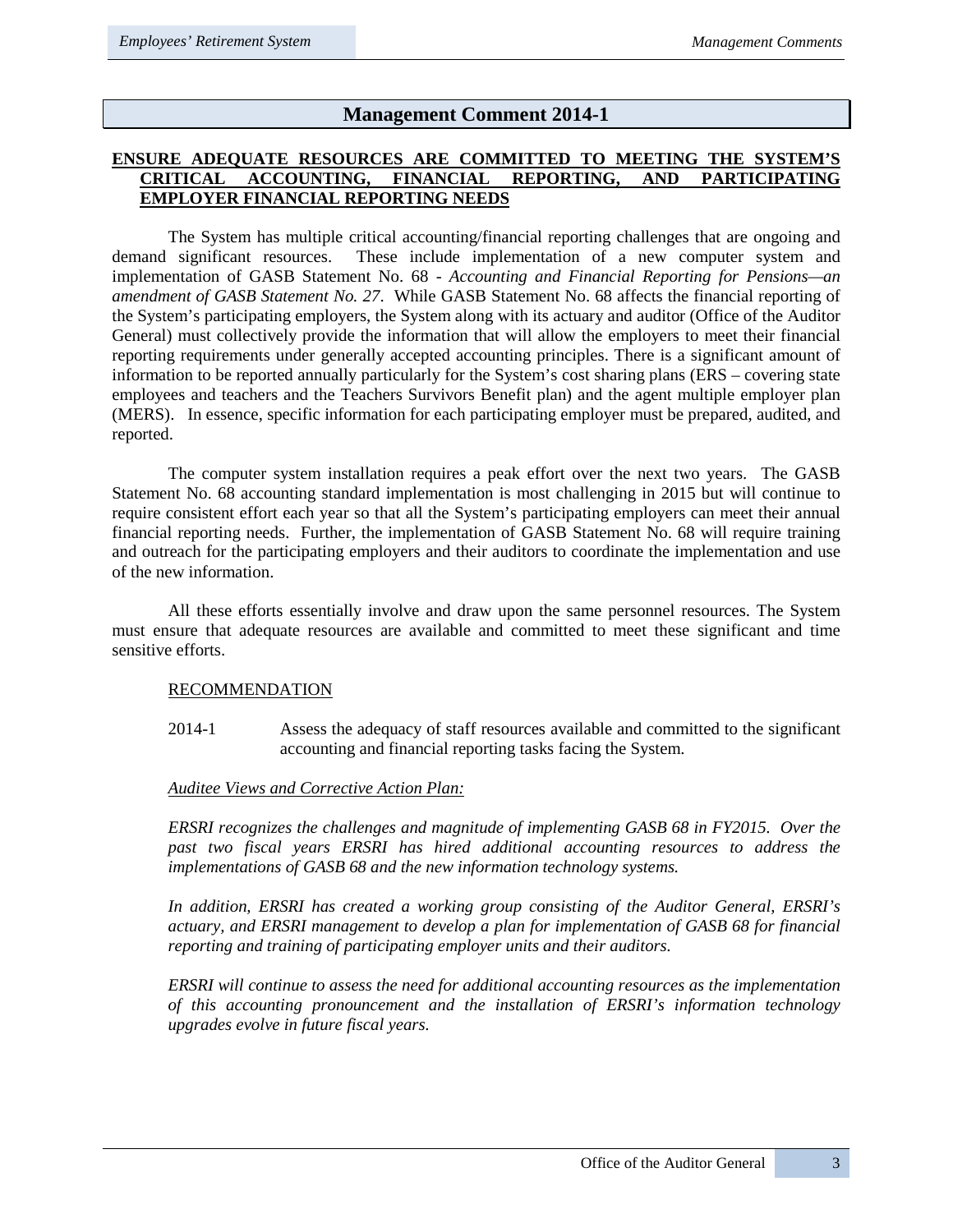## **Management Comment 2014-2**

### **PENSION FUNDING POLICY**

The Governmental Accounting Standards Board (GASB) newly effective pronouncements (GASB Statements No. 67 and 68) regarding accounting for pension liabilities and related costs had a significant impact first on the financial statements of governmental pension plans in fiscal 2014 and again in fiscal 2015 for the financial statements of employers participating in governmental plans.

One of the many provisions of these pronouncements particularly worthy of note is the "delinking" of accounting requirements from pension funding policies.

Previously, under prior statements issued by the GASB for pensions, accounting guidance was also used as the basis for "acceptable" funding policies with GASB defining acceptable actuarial methods, amortization periods etc. Under the newly effective guidance (GASB Statements No. 67 and 68) GASB only defines the **accounting** and disclosure requirements for pensions to be included in the financial statements of governments. These accounting measures are likely unsuitable for funding purposes and determining actuarially determined contributions. For example, the accounting measures for determining the net pension obligation to be included on a governmental statement of net position (balance sheet) reflects the fair value of pension plan assets at that date. For funding purposes, most plans use "asset smoothing" (generally over five years) that tempers the volatility in required contribution rates due to significant market valuation changes in any one year.

Consequently, most governments will need to separately adopt funding policies to guide their funding decision over time while using the accounting measures in their financial statements prepared in accordance with generally accepted accounting principles.

Many of the funding policies employed for the defined benefit pension plans administered by the Employees' Retirement System of Rhode Island are outlined in statute; however, in many instances these General Laws reference prior GASB guidance (GASB Statements No. 25 and 27) regarding permitted actuarial methods, amortization periods etc. which will no longer be effective or exist as appropriate funding guidance.

In response to the new GASB pension standards, organizations such as the Government Finance Officers Association and others are recommending that governments establish and adopt comprehensive pension funding policies, which outline all the key provisions designed to responsibly fund a pension plan and calculate the employer actuarially determined contribution.

In Rhode Island, pension funding policies are a combination of legislatively enacted statutes and other measures adopted by the Board of the Employee's Retirement System. The new environment may require amendment of existing statutes in certain instances to eliminate outdated GASB references regarding permitted actuarial methods and the accumulation of comprehensive pension funding policies that include statutory measures and other provisions adopted by the Board of ERSRI.

Lastly, the new environment will require education for all to appreciate the differences between the accounting and funding measures of pension liabilities. These measures will be different and may present opportunities for potential misunderstanding regarding which measure is most appropriate for use by decision makers in various situations.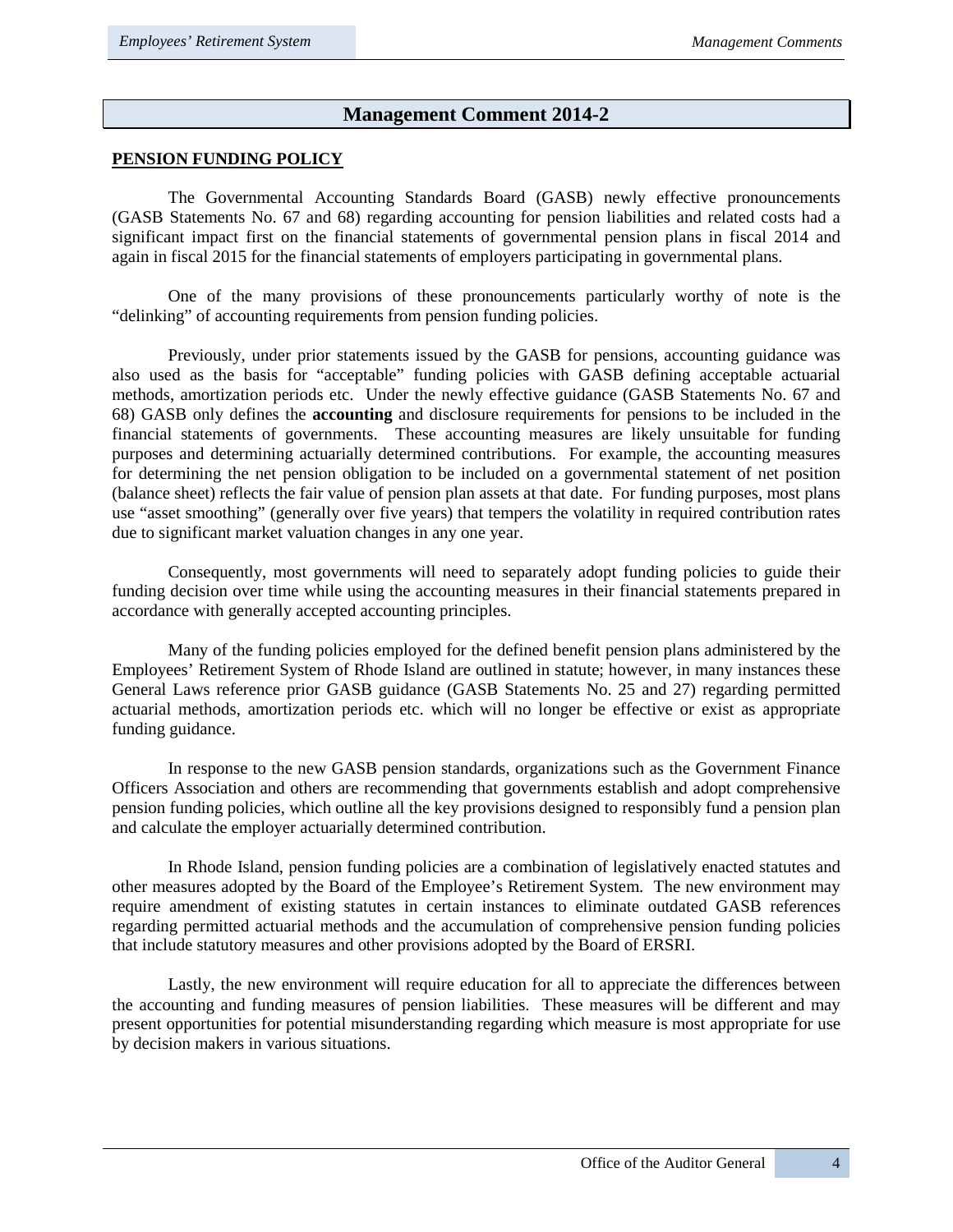## RECOMMENDATION

2014-2 Develop and adopt a formalized pension funding policy that incorporates statutory provisions as well as funding and actuarial policies approved by the Board of the Employees' Retirement System.

### *Auditee Views and Corrective Action Plan:*

*ERSRI does have a funding policy, by virtue of the ERSRI Board approving an actuarial valuation report as prepared by the System's actuary. Within the valuation of each Trust the valuation report defines the System's funding policy and financing objectives. As a result of the approval of each valuation by the Board and what is prescribed in statute ERSRI believes it does have an acceptable funding policy for fiscal year end 2015 and into the foreseeable future.* 

*ERSRI did concur with the auditor in 2014 that with the implementation of GASB 68 technical amendments to existing statutes for the System's funding policy required corrective action to eliminate outdated GASB references regarding permitted actuarial methods and the accumulation of comprehensive pension funding policies. Accordingly, such changes were enacted in Article 21 of the 2015 legislative session budget.* 

*ERSRI will review and consider formal adoption of pension funding policy contained in the actuarial valuation.*

## **Management Comment 2014-3**

## **GASB STATEMENT NO. 67 REQUIRED INFORMATION – LONG-TERM EXPECTED REAL RETURN BY ASSET CLASS**

The System implemented GASB Statement No. 67 - Financial Reporting for Pension Plans—an amendment of GASB Statement No. 25 for fiscal 2014, which required, among other things, the disclosure of the long-term expected rate of return for each asset class within the System's target asset allocation (as adopted by the State Investment Commission). The purpose of the disclosure is to demonstrate the support for the System's overall investment rate of return assumption (currently 7.5%). The System should enhance its compliance with the new accounting disclosures by requesting additional information from its actuary and investment advisors.

The information available to the System for fiscal 2014 did not completely align with the new disclosure requirement. In an experience study performed by the System's actuary during fiscal 2014 (as of June 30, 2013), the actuary affirmed the System's investment return assumption of 7.5%. This was based on capital market earnings assumptions prepared by eight recognized investment consulting firms. The actuary's experience study, while affirming the System's rate of return assumption, did not include specific real rate of return expectations for each asset class. The State Investment Commission's (SIC) investment advisor provided the SIC with a medium-term (10-year horizon) earnings expectation for each of the target asset allocations adopted by the SIC for the pooled investment trust.

These medium-term, rather than long-term, earnings expectations by asset class were used to meet the disclosures within the System's 2014 financial statements. The financial statement disclosures included appropriate explanations of the difference in the time horizon (10 vs. 30 years) and that the actuary adjusted the medium-term expected real return rates to an equivalent long-term expectation in preparing his actuarial valuations of the plans within the System. In the future, the System should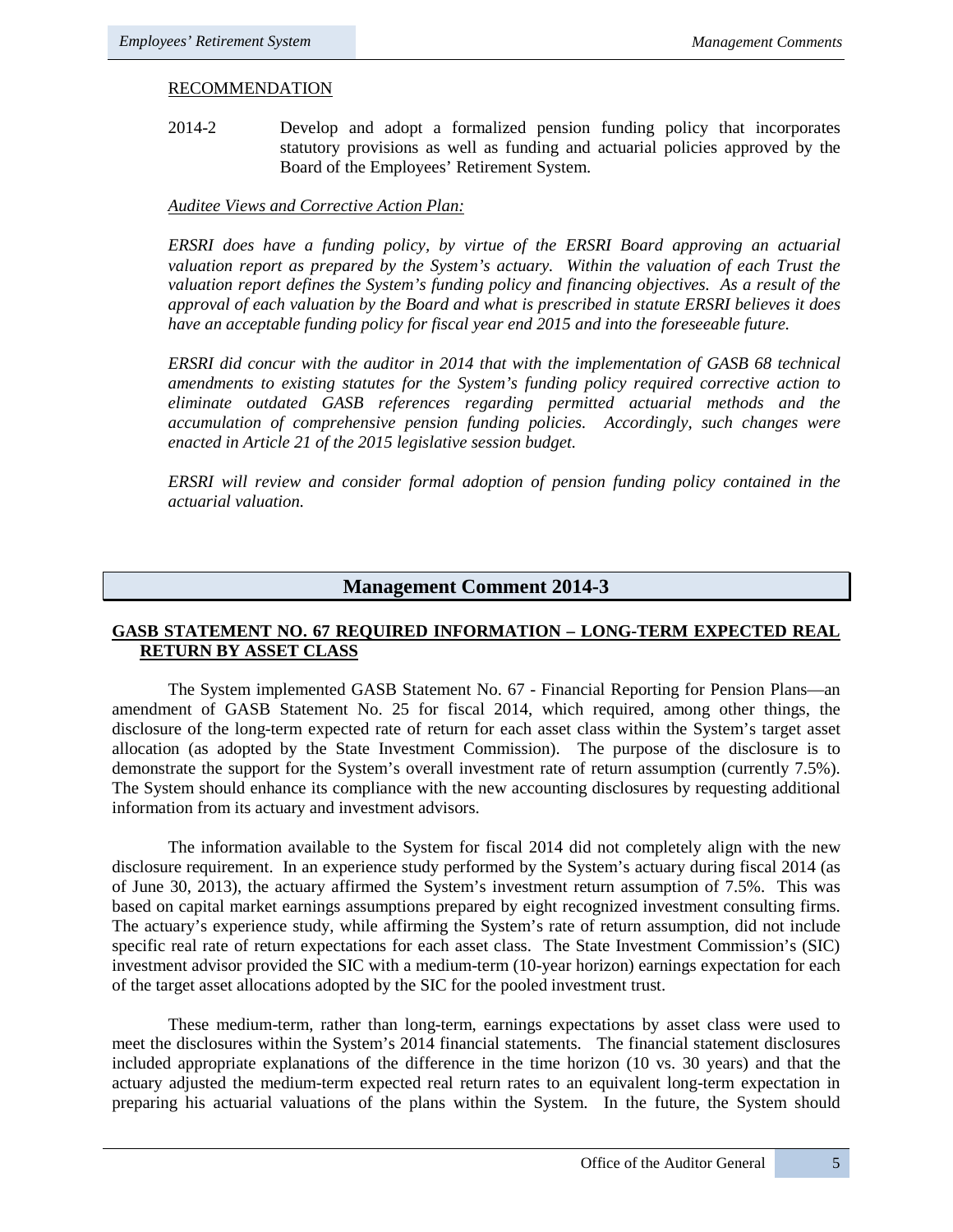coordinate with its actuary and the SIC's investment advisor to obtain the specific long-term real return expectations for each target asset allocation.

The System should ensure that the information available to meet the disclosure of real rates of return for each asset class better aligns with the GASB Statement No. 67 requirements.

#### RECOMMENDATION

2014-3 Request long-term expected real rates of return by target asset allocation from the actuary and investment advisor to enhance disclosure of such information in the System's annual financial statements as required by generally accepted accounting principles.

#### *Auditee Views and Corrective Action Plan:*

*While continuing to remain in compliance with generally accepted accounting principles ERSRI will continue to work with the System's actuary, investment advisor, and Chief Investment Officer to develop long-term expected real rates of return for financial reporting purposes.* 

## **Management Comment 2014-4**

### **INVESTMENT ACCOUNTING**

Investment staff within the Office of the General Treasurer who are responsible for overseeing the System's investment portfolio are organizationally separate from the Retirement Division and consequently independent from the accounting and financial reporting processes of the Division. By statute, investment decisions are made by the State Investment Commission whereas all other System activities are overseen by the Board of the Employees' Retirement System. This contributes to a split responsibility for (1) information included within the System's financial statements and (2) the design and operation of key controls over financial reporting.

There is a significant amount of investment information that is reported within the System's financial statements. Additionally, for any pension plan, investment activity is a key operational and control functionality. Management should consider ways to better integrate these organizational areas to enhance controls over financial reporting with regard to investments and related disclosures. This includes ensuring that those individuals responsible for preparing the System's financial statements have enhanced oversight for financial reporting of important investment activities.

#### RECOMMENDATION

2014-4 Enhance controls over financial reporting by better integrating responsibility for the investment cycle with all other System activities.

#### *Auditee Views and Corrective Action Plan:*

*As the Auditor notes, the State Investment Commission has fiduciary responsibility for all investment-related decisions, and Treasury's investment staff oversees the reporting, monitoring and safekeeping of the investments. The investment staff works closely with the custodian, a thirdparty specialist who ensures the integrity of financial data pertaining to investments, including validating investment valuations.*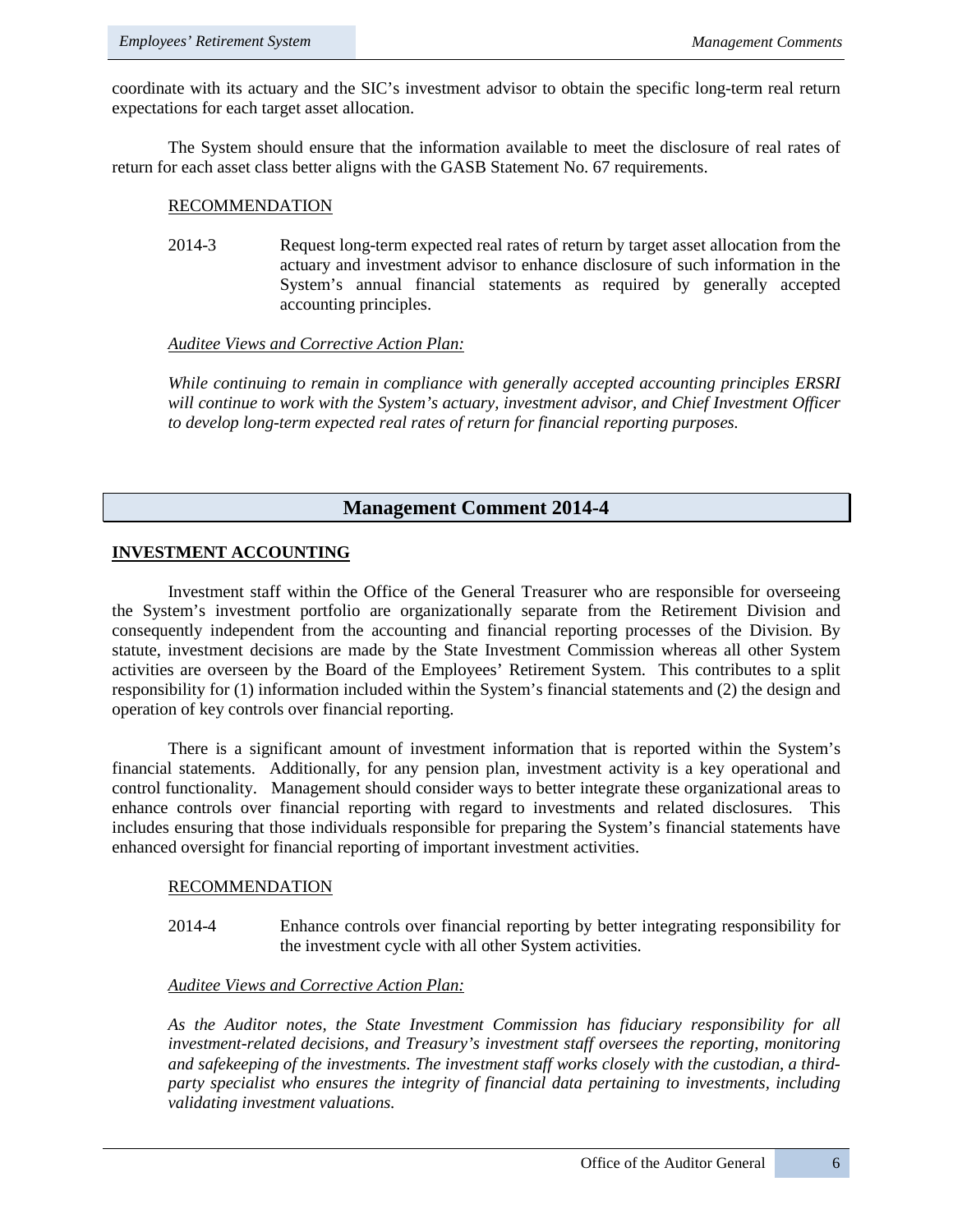*The investment staff, which has the necessary expertise, gathers and filters the financial information for investments and provides it to the Retirement Division, which consolidates it into the overall ERSRI financial statements. Through this process, the System's financial statements include all relevant investment activities in accordance with generally accepted accounting principles.*

*Treasury management is continually looking for ways to improve and better integrate accounting functions across the Investment and Retirement Administration divisions. By way of example, as part of its strategic plan, Treasury management will formally request additional accounting resources for the retirement system in its FY17 operating budget.* 

## **Management Comment 2014-5**

## **ENGAGE A CONSULTANT TO ASSIST IN PREPARING DERIVATIVE INVESTMENT DISCLOSURES**

Generally accepted accounting principles require specific disclosures about derivative investments held within the System's investment portfolio. By their nature, these are complex financial instruments typically used to gain exposure to a particular asset allocation target or to hedge a specific risk such as foreign currency conversion. Interpreting both the unique aspects of the derivative investments and the required accounting disclosures can be challenging for the relatively small investment oversight staff within the General Treasurer's Office. Since preparing these financial statement disclosures is an annual rather than recurring task, it may be efficient to engage a consultant for this specific task. This would enhance the System's ability to ensure the annual financial statements conform with generally accepted accounting principles.

#### RECOMMENDATION

2014-5 Engage a consultant to assist in preparing derivative investment disclosures required for the System's annual financial reporting.

#### *Auditee Views and Corrective Action Plan:*

*Derivatives are standard investment tools in which the System's portfolio has long invested to craft a portfolio that can achieve the Retirement Board's mandated return target.* 

*Similar to other investments (cash, foreign exchange, etc.), generally accepted accounting rules require specific disclosures about derivative investments. The nature and type of derivative exposure has been consistent for the past several years. Working with resources provided by the system's Master Custodian, Treasury management is comfortable with the consolidated data presented in the notes to the financial statements regarding derivative exposure in the System's portfolio. Also, these investments represent a very small percentage of the total portfolio value throughout the fiscal year and are generally collateralized with less than 0.01% of the portfolio.* 

*Also, as discussed in our response to MC 2014-04, improved and better integrated accounting functions within the Investment and Administration divisions will afford an opportunity to strengthen the presentation of derivative investment disclosures.* 

*Treasury management would consider engaging additional external resources if the nature and exposure of derivative instruments were to expand substantially beyond their current role in the portfolio.*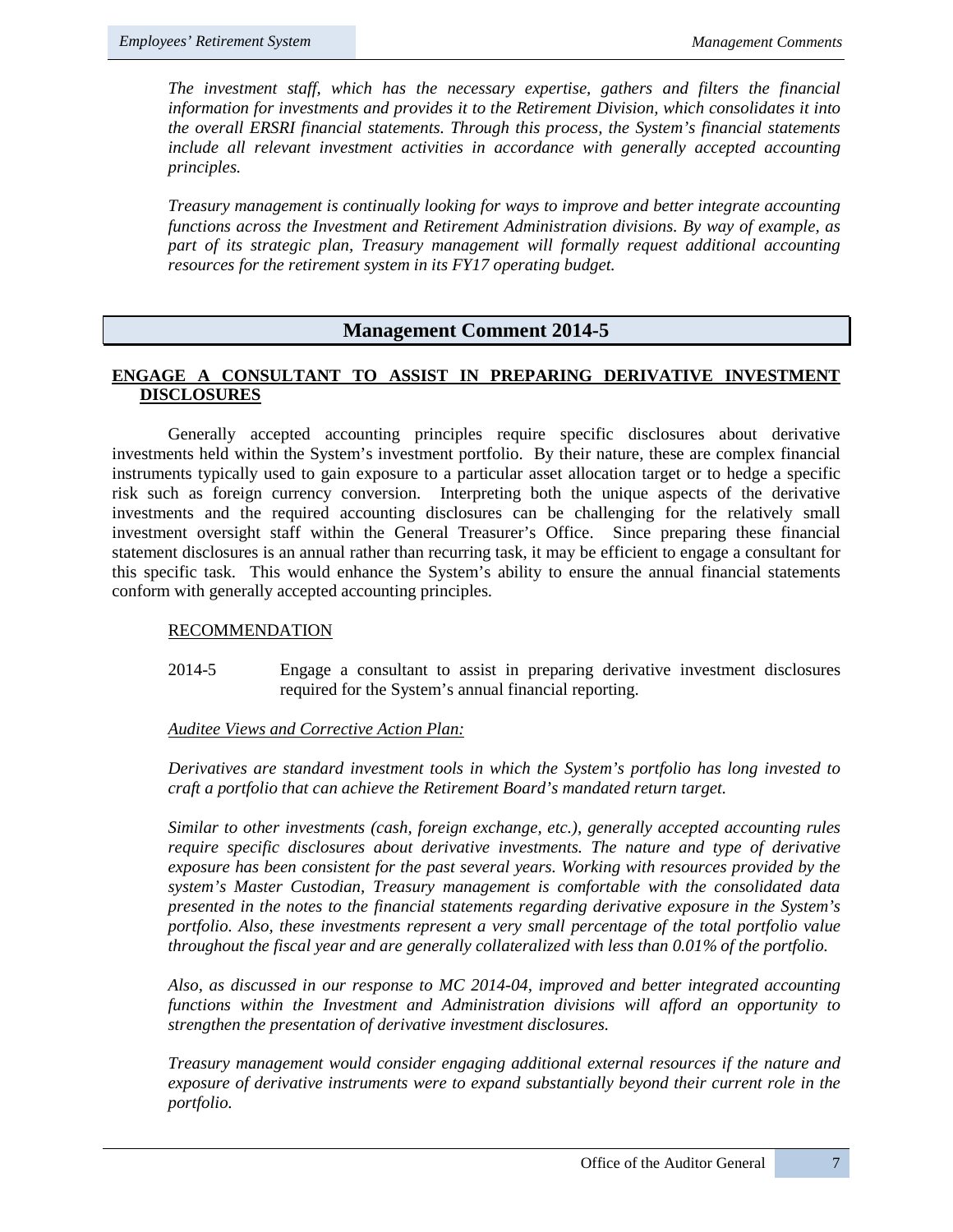## **Management Comment 2014-6**

## **SEEK FORMAL INTERNAL REVENUE SERVICE DETERMINATION OF THE QUALIFYING STATUS OF EACH DEFINED BENEFIT and DEFINED CONTRIBUTION PENSION PLAN**

Governmental pension plans operate under unique Internal Revenue Service (IRS) code provisions. Certain of these provisions relate to the taxable treatment of member contributions to the plan as well as benefits paid from the plan. The IRS has various requirements relating to a pension plan being established and maintained as a qualified governmental plan.

The System has not sought formal determination letters from the IRS confirming the qualifying status of all the System's defined benefit and defined contribution plans. The State did enter into an "Agreement as to Final Determination of Tax Liability and Specific Matters" with the IRS in 1994 primarily to resolve issues related to the prior withdrawal of contributions. That agreement addressed various plan compliance matters. TIAA-CREF, as the plan administrator/record keeper for the defined contribution plan sought and received pro-forma plan type approval from the IRS for that plan but the approval was not plan specific.

Available information suggests that "best practices" for governmental pension plan administration include obtaining a formal determination from the IRS regarding the qualifying status of the pension plan and then maintaining such qualification consistent with IRS guidelines. The IRS, in a document released in November 2013, noted that although "submitting a request for a determination letter is voluntary, there are compelling reasons to apply for one. For example, a favorable letter allows the plan to:

- minimize the risk that the IRS will disqualify the plan on audit because the plan document doesn't satisfy the applicable tax-qualification requirements, and
- use certain IRS correction programs to correct plan errors."

We understand that a large part of obtaining a formal determination requires submission of plan documents which address all the required areas of the IRS regulations. The Executive Director informed us that legal staff have begun accumulating all necessary plan documents with the intent of seeking a formal determination. We are not aware of any information indicating that the plans do not meet the IRS requirements of a qualified plan.

#### RECOMMENDATION

2014-6 Seek formal determination letters from the Internal Revenue Service regarding the qualifying status of the System's defined benefit and defined contribution plans.

#### *Auditee Views and Corrective Action Plan:*

*ERSRI has in fact received a determination IRS letter, for specific topics addressed by the IRS, entitled "Tax Liability and Specific Matters" dated February 4, 1994 in which the IRS noted that the plan is intended to be a qualified plan under section 401(a) of the IRS code. As required by the letter, Rhode Island General Laws were amended in the 1994 legislative session to add RIGL 36-8-20 Internal Revenue Code Qualification. In addition, the Plan meets the definition of a Governmental plan as defined by IRS under sections 414(d) and (h), and 415.*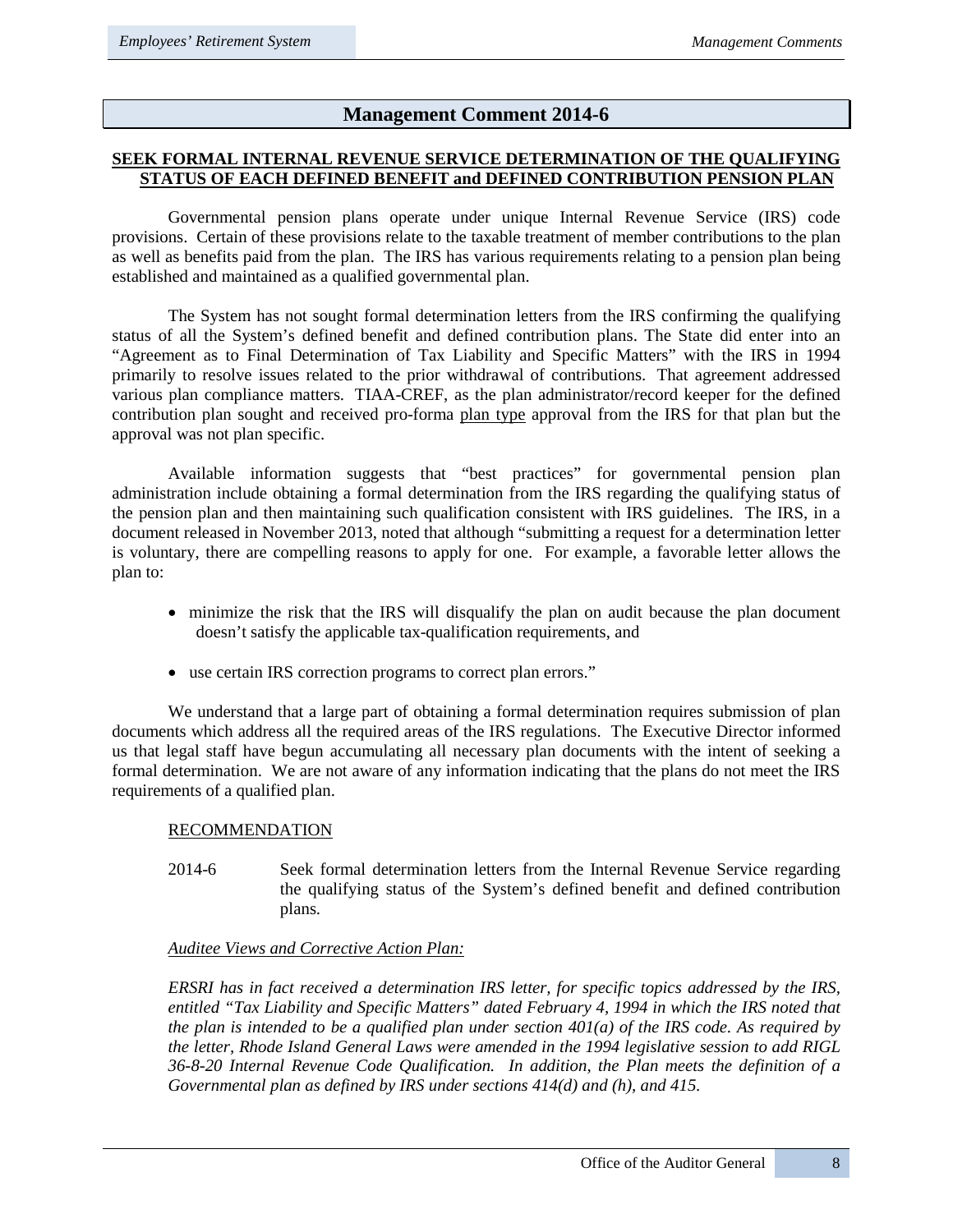*Regarding the defined contribution plan, the plan has an IRS approval letter dated March 31, 2014 reference TEGE:EP:7521.*

*ERSRI recognizes that receiving an IRS determination letter is generally accepted as a "best practice" and will continue its efforts to obtain one and will plan to engage additional resources for completion.* 

## **Management Comment 2014-7**

## **SYSTEM ADMINISTRATIVE COSTS**

The administrative costs of operating the retirement system are allocated to and paid from the plans within the System. These include the (1) direct costs of operating the System such as personnel costs for employees of the Retirement Division, actuarial, custodial and investment manager fees, and (2) allocated personnel costs for certain members of the General Treasurer's staff who spend a portion of their time on retirement system related activities.

The Employees' Retirement System Board should formalize a policy regarding which administrative costs are to be paid from the plans within the System. This would provide guidelines for the consistent determination and allocation of such costs to the System in keeping with the Board's fiduciary responsibility. The administrative costs charged to the System are a component (albeit small) of the calculation of the actuarial rate of return which is an important element of the actuarial valuations performed of the plans and a determinant of whether a cost of living adjustment (COLA) will be paid and the amount of such COLA.

A formal policy would additionally provide guidance when either unusual or new expenses arise and a decision must be made regarding whether the item should be charged as an expense of each pension trust. Current examples include legal defense fees related to challenges to the enactment of the Retirement Security Act of 2011 and the anticipated increased actuarial fees related to new accounting standards (GASB Statements 67 and 68) implemented in fiscal years 2014 and 2015.

During fiscal 2014, the System began allocating certain of its administrative costs related to the oversight of the defined contribution plan administered by TIAA-CREF from the fees charged to each plan participant.

Additionally, there are other trust funds in addition to the Employees' Retirement System, which could receive an allocation of certain costs if the goal is to equitably distribute such costs based on proportionate effort. For example, the OPEB Trust funds were created in fiscal 2011. Currently, applicable investment custodial fees are allocated to the OPEB Trust funds; however, no General Treasurer investment division costs are allocated - unlike the allocation to the Retirement System trust funds.

We noted that a summary budget outlining the costs to be charged to the System is presented to the Board annually but personnel costs for Treasury staff are presented in aggregate without a personnel supplement delineating the positions charged or partially allocated to the System. Information available to the Board would be enhanced through providing additional detail information on the Treasury positions funded through the System.

As fiduciaries of the plans within the System, the Board's approval of administrative costs would supplement the annual legislatively approved appropriation for the System from a restricted receipts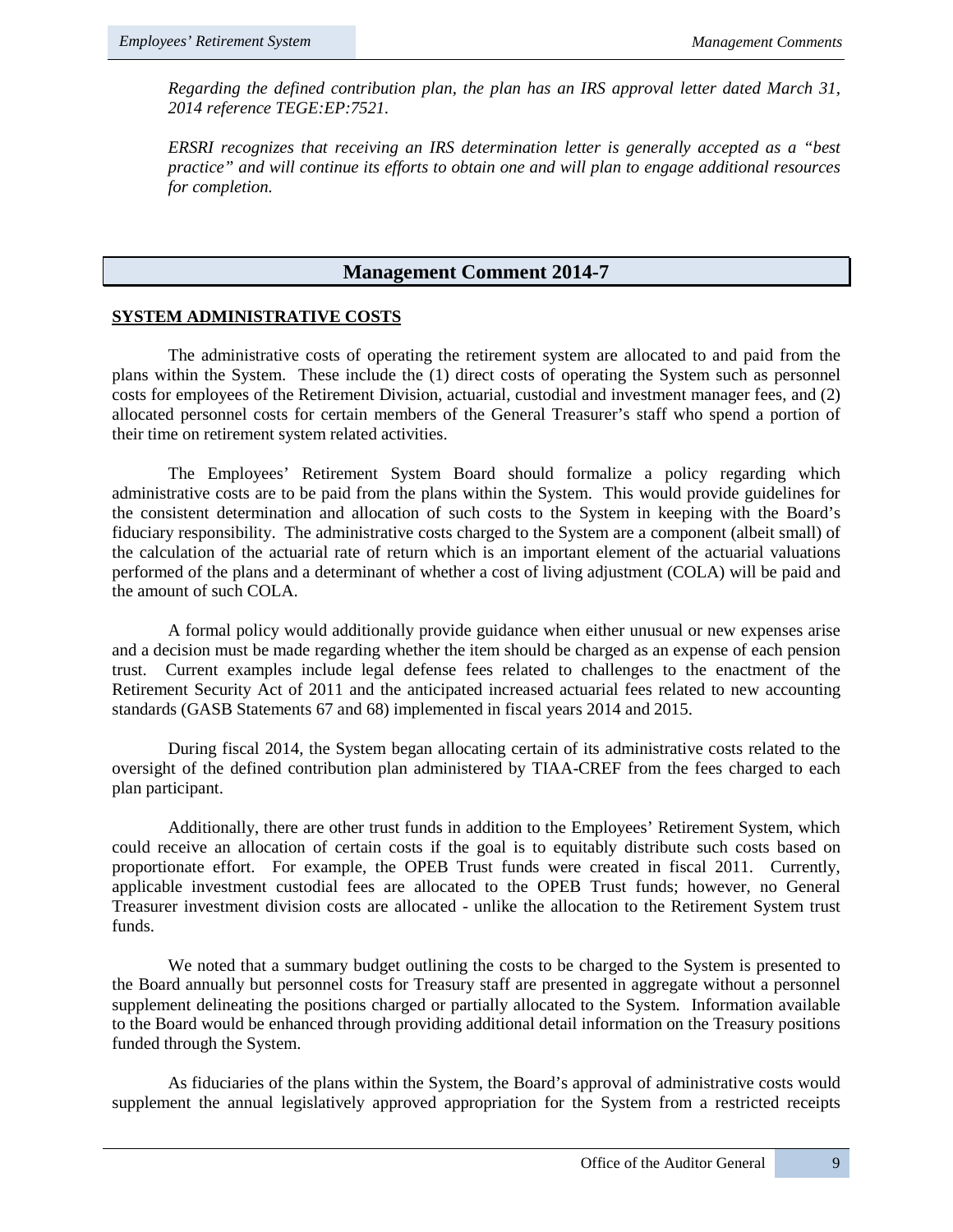account within the State's General Fund. A formal policy statement would guide (1) which costs are deemed appropriate as expenses of the various trusts within the System and (2) the equitable distribution of such expenses when shared by multiple plans/trusts.

#### RECOMMENDATIONS

- 2014-7a Formalize ERSRI Board policy regarding administrative costs to be charged to the Employees' Retirement System.
- 2014-7b Provide enhanced budgetary information to the Retirement Board regarding administrative costs charged to the System including a personnel supplement detailing direct and allocated positions.
- 2014-7c Ensure the allocation methodology used to distribute administrative costs to all the benefitting trust funds results in an equitable distribution of such costs.

### *Auditee Views and Corrective Action Plan:*

*Regulation 1(A) 5(10) of the Employees' Retirement System of Rhode Island provides authority to the Retirement Board to approve an annual budget. ERSRI management has continued to provide clarity and detail regarding allocation of expenses of System to the board during the budget approval process.* 

## **Management Comment 2014-8**

## **COMPLETE IMPLEMENTATION OF THE INFORMATION TECHNOLOGY GOVERNANCE AND STRATEGIC PLAN**

ERSRI has created an Information Technology Governance and Strategic Plan to be utilized in the oversight of the Employees' Retirement System of Rhode Island which has been partially implemented. Implementation should continue in order to oversee the current ANCHOR system and PeopleSoft general ledger and guide ERSRI through the development and installation of their new computer system. Implementation of the plan would ensure that security, operational documentation, program change controls, user access rights, and equipment aspects of the System's overall IT governance structure have been adequately monitored within the current system and will be addressed through the installation and operation of the new system in development. Additionally, implementation of the IT Governance and Strategic Plan would also be useful as ERSRI moves forward with properly identifying and addressing the technical and security risks associated with "cloud computing" technology – the model selected for the new system development.

#### RECOMMENDATION

2014-8 Complete implementation of the IT Governance and Strategic Plan developed for ERSRI.

#### *Auditee Views and Corrective Action Plan:*

*During FY2012, the System developed a comprehensive Information Technology Governance and Strategic Plan. In FY2014 the System entered into an agreement with an IT vendor to begin the transition from its legacy systems to a new line-of-business, accounting and payroll platform.*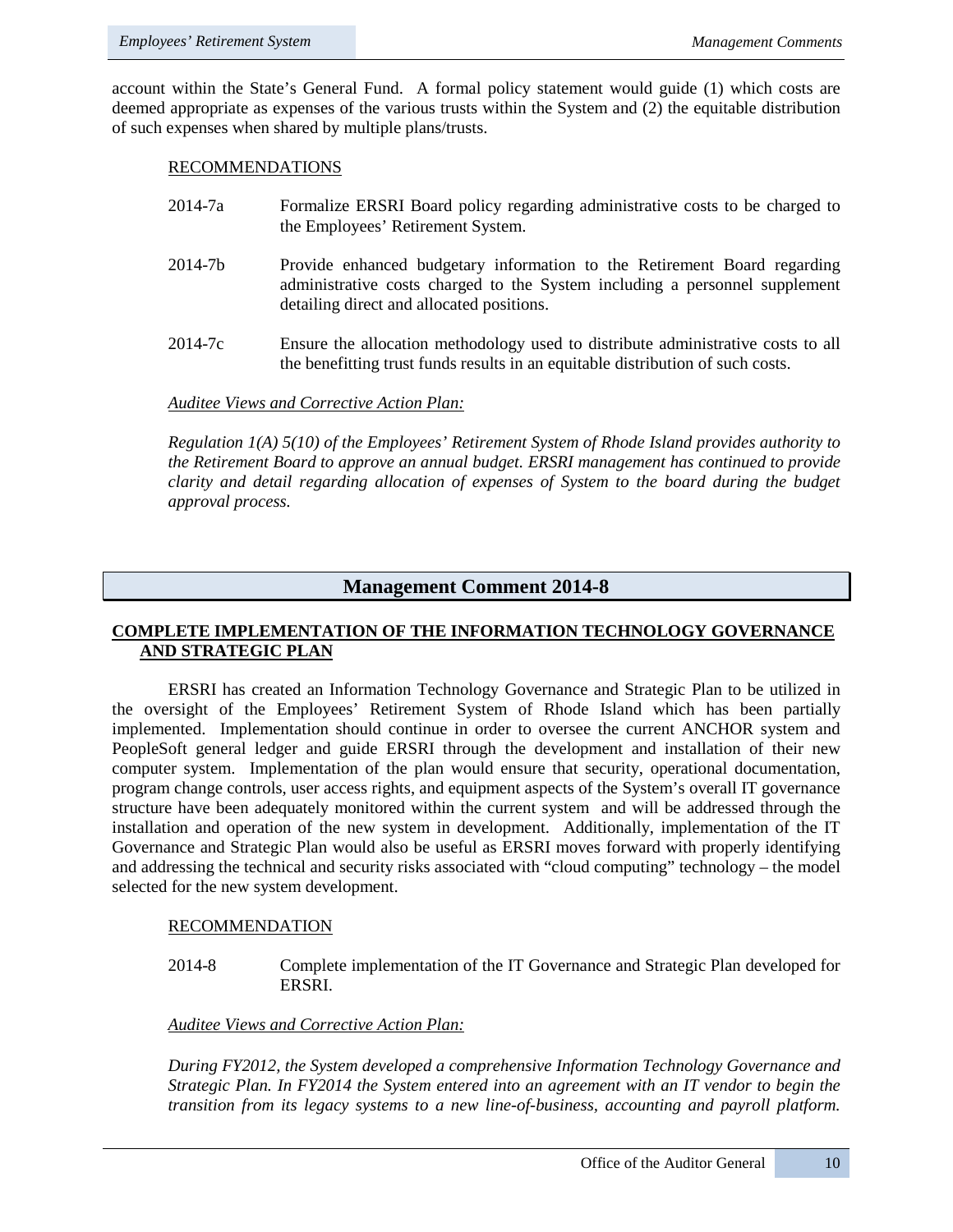*Revisions were made to the plan to ensure that it was reflecting the changing IT environment of ERSRI. The plan will be fully implemented after the new IT system is fully implemented to incorporate any necessary changes. In FY 2015 ERSRI will continue to identify the appropriate resources necessary for implementation of the plan.*

## **Management Comment 2014-9**

### **ENHANCE MONITORING OF THE CONSULTANT CHANGE MANAGEMENT PROCESS**

Currently, ERSRI uses emails as a method of documenting and identifying authorized changes made to the ANCHOR application system. However, this process is not effective in identifying unauthorized changes made directly to the ANCHOR application system. Although the current process allows ERSRI management to track their initiated change requests and authorized changes initiated by the consultant, they do not receive or review on a periodic basis any change reports or logs to verify all changes made to the system. ERSRI relies on the documentation contained within their vendor's change management system to evidence changes that were made to the ANCHOR application system.

Management should monitor and verify on a periodic basis that only authorized changes are being made to the system and identify those changes that have not been authorized by ERSRI. Because contractor personnel must be provided broad access to all aspects of the system, procedures must be in place to mitigate the risk of unauthorized changes being made to the system and system data.

### RECOMMENDATION

2014-9 Enhance oversight of the program change management function as performed by the System's contracted IT vendor. Receive and review change logs and determine if they are authorized and in accordance with documented management directives.

## *Auditee Views and Corrective Action Plan:*

*ERSRI has examined additional change management procedures as part of the IT Governance and Strategic Plan. The System maintains Change Control Request documentation when implementing major programmatic changes. Major changes are monitored through the change order process. Under ERSRI's system replacement, ERSRI will be able, at the vendor's premises, to conduct an audit (i) to confirm that security and data protection protocols utilized by the vendor comply with NIST or other industry acceptable standards; and (ii) to satisfy ERSRI's own audit or governance and oversight requirements.*

## **Management Comment 2014-10**

#### **INCLUDE FUNCTIONALITIES IN ERSRI'S NEW COMPUTER SYSTEM**

The Board of the Employees' Retirement System recently selected a vendor to replace the existing ANCHOR system as well as the interfaced general ledger software. The following items, which had been presented as findings and recommendations in prior year audits, should be addressed through inclusion of these functionalities within the development and implementation of the new computer system. Certain of these functionalities reflect current system development standards but may not be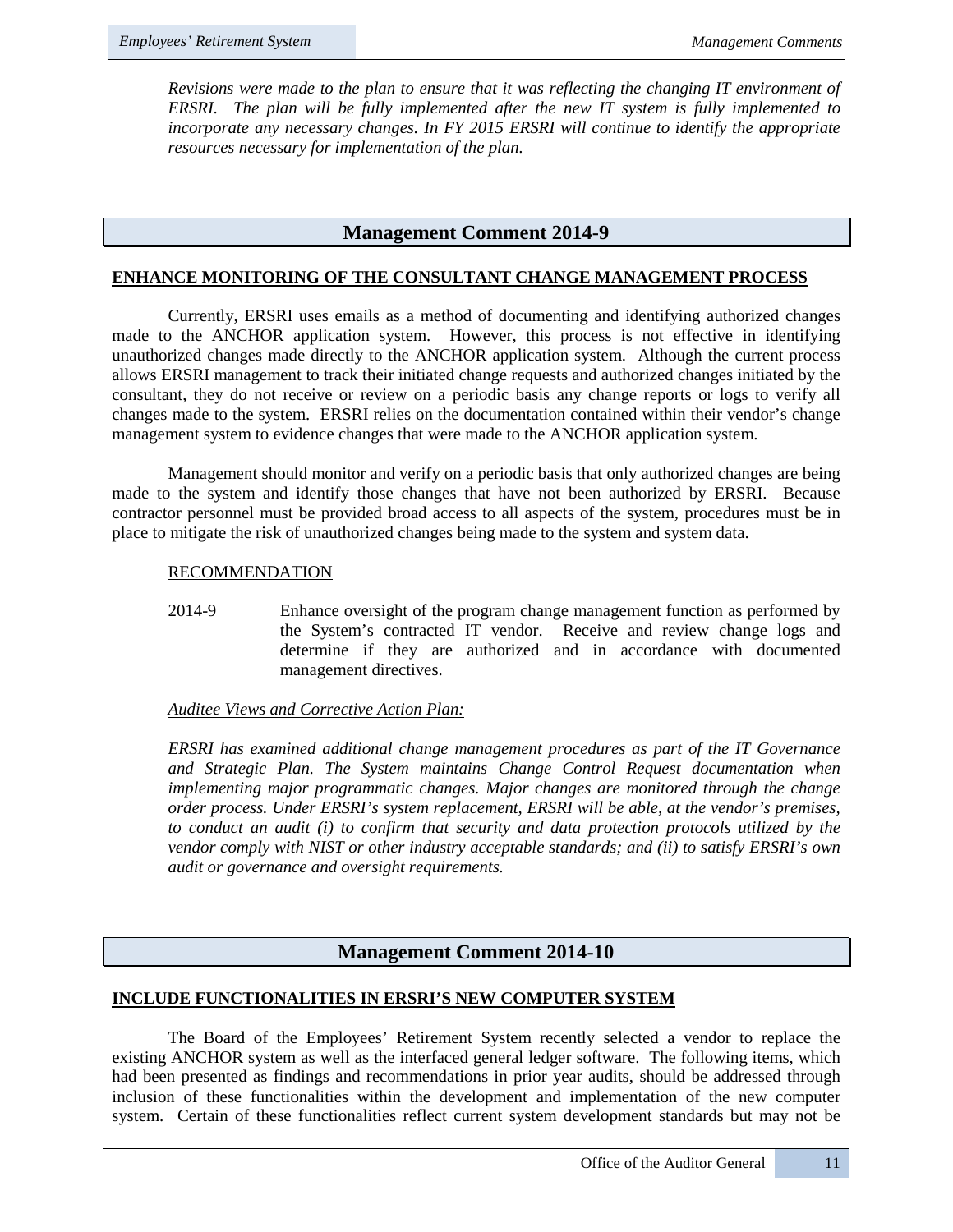automatically included by the system contractor unless specified contractually. Others reflect current technology that might have been costly to retrofit within the current system but could be incorporated with relative ease in the development of the new system.

## **Accurate Member Service Credit Data**

The System does not have accurate service credit data for some of its members. This is important data used by the System's actuary to calculate the funded status of the plans and the amount that employers contribute to the System.

Active members of the System earn service credits each year which ultimately determine the amount of their pension benefit. The computer system used by ERSRI prior to November 2001 did not maintain member service credit data. As a result, ERSRI estimated service credits based on date of hire and various other data elements and entered this information into the new ANCHOR computer system. ANCHOR was designed to track service credits for all members after its implementation in November 2001.

 We have found that ERSRI's estimate of service credits recorded in the ANCHOR system has been generally accurate when the member had no breaks in service, worked full time and had no unusual situations. However, when that was not the case, errors in the service credits recorded in ANCHOR (for credits earned prior to November 2001) were noted. Service credits are recomputed and validated at the time of retirement; therefore, benefit payments are not impacted by the incorrect service credit data. However, actuarial valuations would likely be impacted although we cannot estimate to what extent.

In a prior audit we tested a statistical sample of approximately 19,135 active members as of June 30, 2010 that were hired before the ANCHOR system was operational. Our sample results indicated that approximately 10% of the members in this population may have inaccurate service credit data.

ERSRI should complete the process of identifying the member accounts that have errors. This will ensure that the functionalities of the new computer system will not be limited or affected by the inclusion of inaccurate service credit data for some members. The initial service credit data integrity issue goes back to 2001. We acknowledge that efforts to resolve the data integrity issues are laborintensive and time-consuming; however, these issues will continue to impact even the new system, unless resolved.

#### RECOMMENDATION

2014-10a Develop a plan to review member records to ensure all member accounts have accurate service credit data.

#### *Auditee Views and Corrective Action Plan:*

*ERSRI has and will continue to increase its efforts to validate accounts and will evaluate additional resources to perform data validations. Regarding actuarial valuations, ERSRI's actuary develops adjustments to mitigate the impact on the valuation if applicable.* 

*Prior to the development of the ANCHOR system, member service credit was not a data element in the legacy system and was manually calculated using various other data elements. During ANCHOR development, algorithms were performed to calculate service credits from data available in the legacy systems. In tests of the applicable algorithms, calculation of service credit produced a 95% accuracy level.*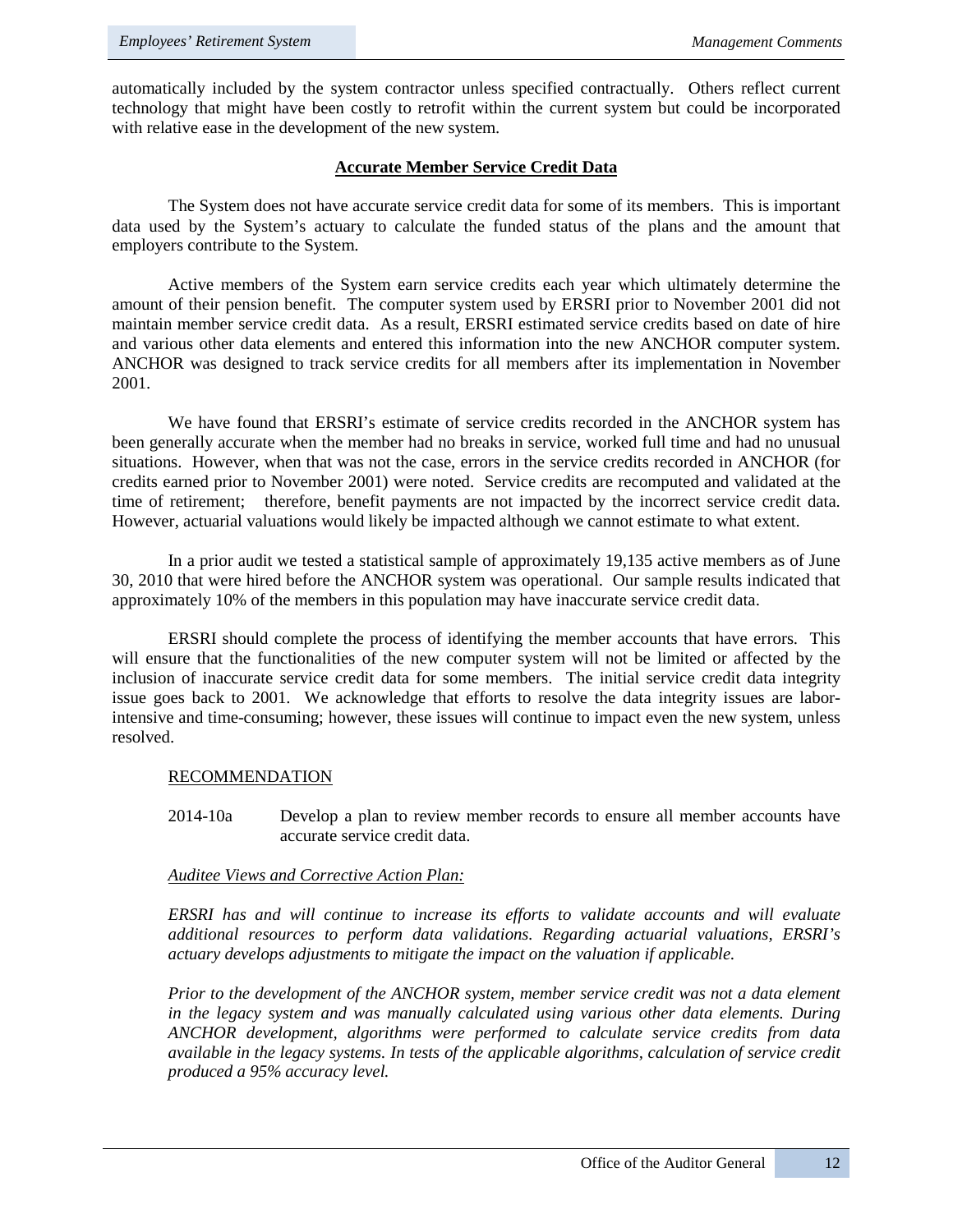*Since the implementation of ANCHOR, technically trained staff has been working to validate accounts beyond an as-needed basis.* 

*While the sample results indicated that approximately 10% of the members in this population may have inaccurate service credit data, the order of magnitude of inaccuracy has not been noted. While ERSRI strives to improve the accuracy of service credit for members ability to estimate benefits, small variations in service credit have limited impact on the valuation process.*

## **Improve Cash Reconciliation Efficiency - Electronic Bank Reconciliations**

The System should explore options to automate the cash reconciliation process for the System's bank accounts. Electronic matching could be facilitated by aligning transaction detail between the bank and the System's accounting system to minimize any differences.

### RECOMMENDATION

2014-10b Explore options to increase automation of the reconciliation process with the System's financial institutions by seeking electronic bank reconciliation functionality within the new general ledger package.

### *Auditee Views and Corrective Action Plan:*

*The System has procured a new line of business system and general ledger package. Included in the proposal, the System has requested that the new line of business system and the general*  ledger package have the capability of performing electronic bank reconciliations. ERSRI will *coordinate with the Treasury to facilitate this process and seek to implement (if determined feasible) between FY2015 and FY2016.* 

## **Membership Applications – Implement Online Membership Enrollment**

The System currently mails a membership application to new hires, which then requires a paper submission back to the System. Member compliance with the requirement to timely submit a completed membership application could be improved. Membership enrollment and capture of critical member data should be automated and facilitated through enhanced on-line capabilities. The process could begin with initial information captured at the time of hire by the employer, including a determination of eligibility for membership. Additional data, such as the designation of beneficiaries, could be added by the employee, via on-line access, at a later point if necessary.

#### RECOMMENDATION

2014-10c Implement on-line membership enrollment as part of the implementation of the System's new computer system.

## *Auditee Views and Corrective Action Plan:*

*ERSRI has procured a new line-of-business system with on-line capability. Upon project completion, this process will be available.* 

## **Require Electronic Remittance of Contributions to the System**

Member contribution data is uploaded to the ANCHOR computer system electronically; however, municipal employer units remit their contributions to the system by mailing a check to the System. The System should require electronic remittance of employer contributions to speed their availability thereby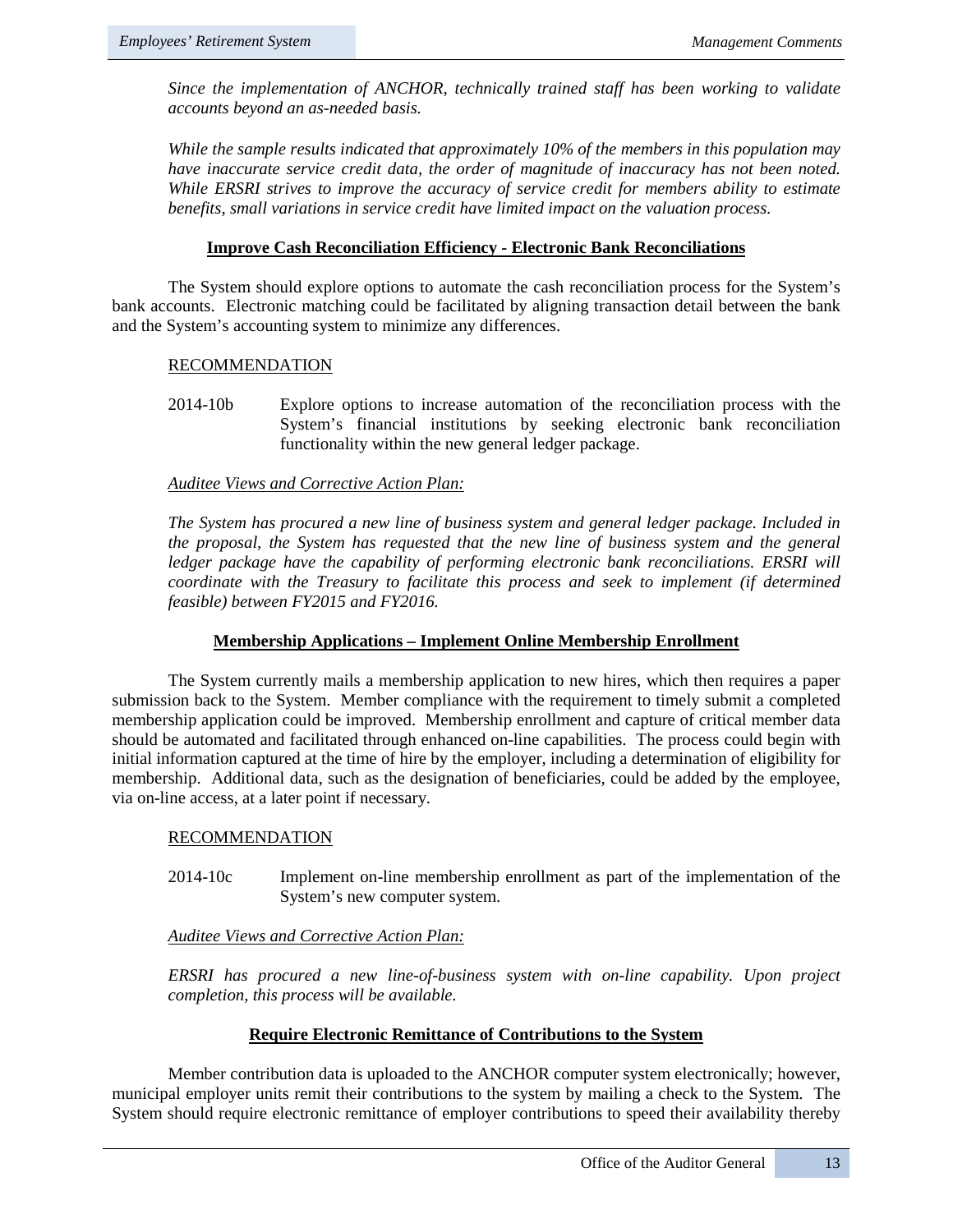limiting the need to liquidate investments to meet the monthly pension benefit payroll. The impact on employer units should be minimal since most are already remitting federal and state withholding taxes and FICA contributions electronically as required by federal and state law and the cost to effect an electronic ACH payment is less than the cost to process a check. A change to the General Laws may be required to mandate electronic remittance of contributions for member units.

Additionally, the System should seek amendment to the General Laws, which currently requires that contributions to the System be remitted by the 15th of the month following the month in which the payroll was paid. Requiring remittance of contributions electronically within five business days of the payroll date would speed the availability of contributions to the system and is generally consistent with the remittance requirements for federal, state and FICA taxes paid by employers.

Accelerating the timing of contributions remitted to the System is important to minimize the amount of investments that need to be liquidated each month to meet the System's pension benefit payroll.

### RECOMMENDATIONS

- 2014-10d Require member units to remit contributions to the System electronically rather than by check.
- 2014-10e Seek amendment to the General Laws to require remittance of contributions by employers within five business days of the payroll date.

### *Auditee Views and Corrective Action Plan:*

*The larger issue of liquidating investments each month to meet pension benefit payroll has limited, if any, relation to the timing of receipt of contributions. However, we do agree that the System should collect contributions electronically. The replacement line-of-business and general ledger systems will establish a process for the electronic remittance of contributions.* 

*The Board's legislative subcommittee proposed language for submission in the 2014 session. The legislation sought to collect contributions from member units in a shorter time period than currently prescribed in Rhode Island General Laws. Subsequently, due to the constraints of the pending pension litigation, this proposed bill needed to be tabled pending outcome of the proposed settlement.* 

#### **Log Changes to Critical System Data Elements**

The ANCHOR system lacks the functionality to track and log changes made to selected/specific critical data elements. Currently, the ANCHOR system does not maintain a true "audit log" that captures and reports upon all changes made to critical data fields. ANCHOR maintains "history" tables; however, there is no automated method to extract and report upon any changes made to critical individual data elements.

As the new pension administration system will be cloud-based, it is critical that management know of any changes made, whether authorized or unauthorized, to individuals' retirement contribution or benefit data, since it could have a direct impact on future benefits paid to members.

#### RECOMMENDATION

2014-10f Include the functionality to log changes to critical system data elements within the new computer system under development.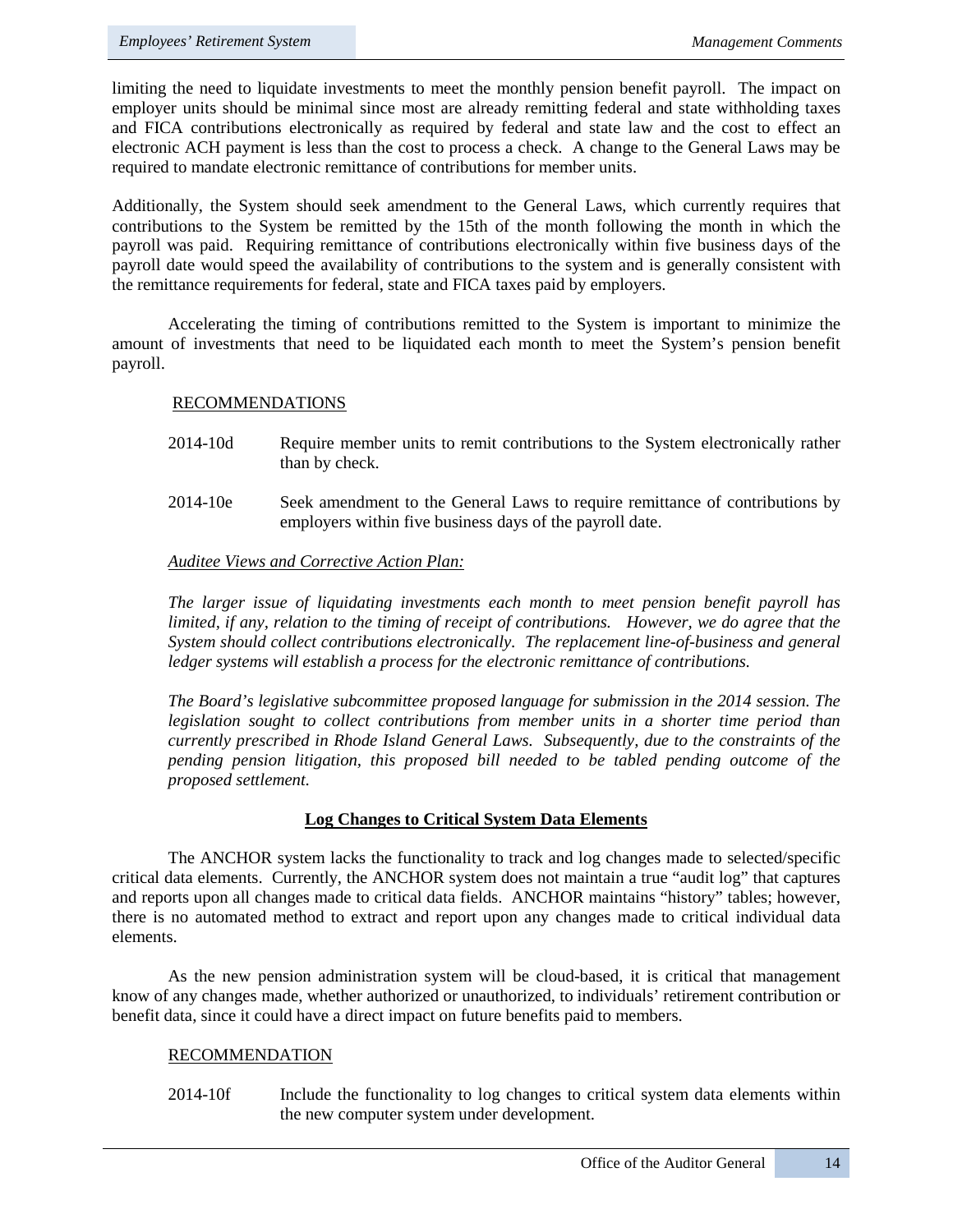## **Automated Application Change Management System**

ERSRI currently lacks a fully automated change management system to track and identify all authorized and unauthorized changes to the ANCHOR application system. As the new pension administration and general ledger system will be "cloud-based", it is critical that ERSRI management be aware of and approve all changes made to both applications.

## RECOMMENDATION

2014-10g Ensure that the new pension administration system has a fully automated application change management system in place, which will allow ERSRI to monitor and verify that all authorized changes were properly made, and to identify any unauthorized changes.

### *Auditee Views and Corrective Action Plan:*

*2014-10 f and g - ERSRI has made this a requirement in its system upgrade. The selected vendor will provide software and on-site auditing ability. Under ERSRI's system replacement, ERSRI will be able, at the vendor's premises, to conduct an audit (i) to confirm that security and data protection protocols utilized by the vendor comply with NIST or other industry acceptable standards; and (ii) to satisfy ERSRI's own audit or governance and oversight requirements.*

## **Management Comment 2014-11**

## **PROMULGATE AND CODIFY POLICIES FOR VARIOUS PENSION ADMINISTRATION ISSUES**

Administration of the System is largely governed by specific statutes regarding membership, required contributions, actuarial matters, and benefit provisions. However, in certain instances, statutes are not specific to all situations and therefore various issues require judgment, interpretation of various statutes individually or collectively, consultation with the System's actuary, or decision by the ERSRI board. At times, precedent and past practices are used to guide various administrative decisions. The System has promulgated regulations covering a number of areas. We believe these regulations should be expanded to codify various policies which have been either formally or informally developed, and others which have not yet been established. Examples of the types of policies recommended for codification include:

- Determination of service credits for part-time employees;
- State employees who accrue service credits and then become members of the judiciary;
- Permitted post-retirement employment;
- Actuarial reductions taken in computing amounts paid to a beneficiary when a member dies in service;
- Use of the actuarial rate of return for determination of cost of living adjustment calculations; and
- Frequency of actuarial audits.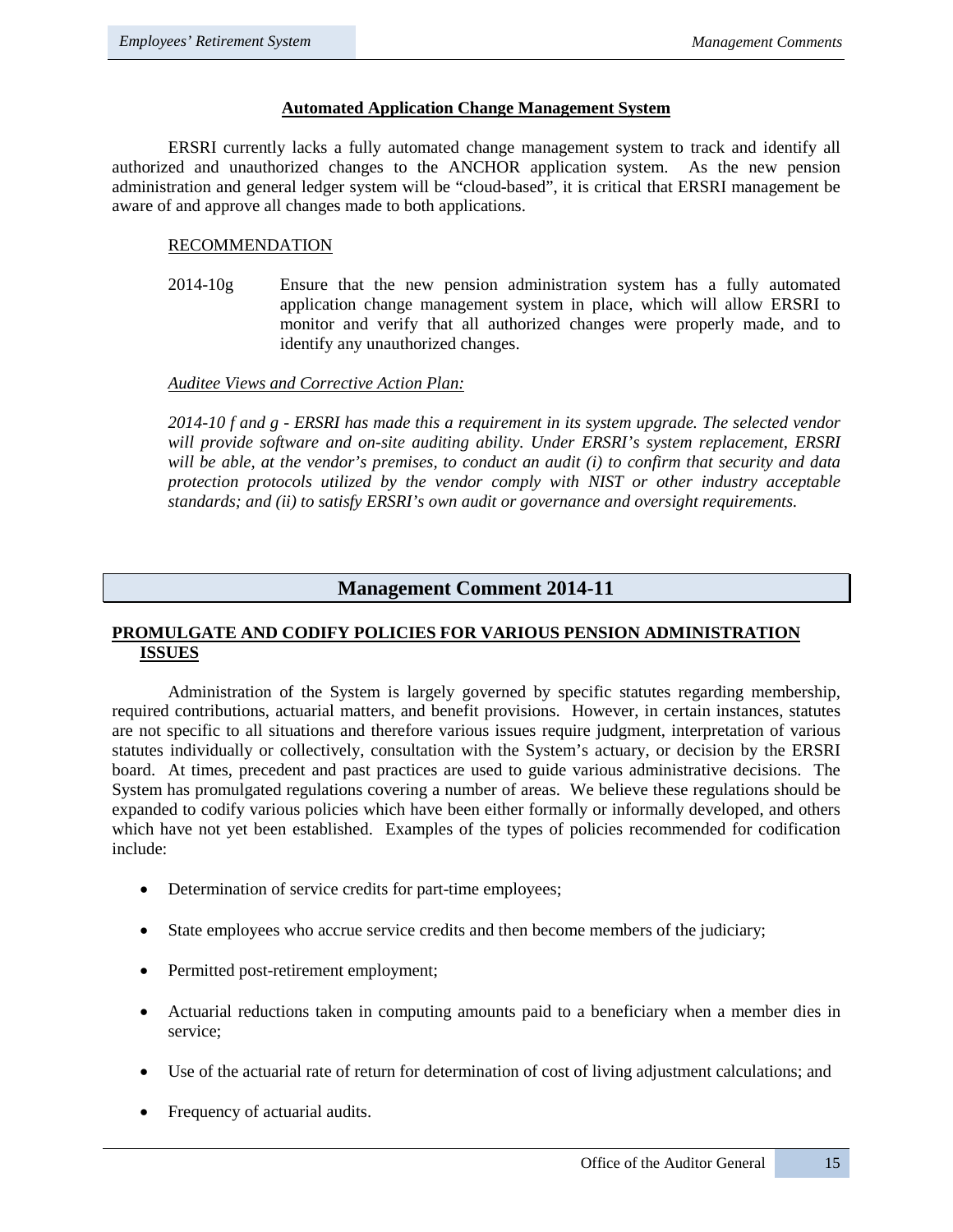We recognize that ERSRI has accelerated the process to formalize and codify various policies and procedures and acknowledge this is a significant endeavor due to the complexity of the administration of the retirement system. However, that complexity supports the need to document and codify the many policies and procedures utilized in administering the System.

### RECOMMENDATION

2014-11 Codify all existing polices and promulgate various informal policies used in the administration of the System.

#### *Auditee Views and Corrective Action Plan:*

*ERSRI regularly publishes regulations that are approved and promulgated by the Board. ERSRI continues to update regulations and members' handbooks to support current business needs and*  will continue its work to codify various policies used in administration of the System. *Additionally, information impacting the membership is posted on ERSRI's website. ERSRI is and*  has been in an ongoing effort to codify rules. ERSRI prioritizes the delivery of rules given the *order of magnitude of an affected procedure or issue.*

## **Management Comment 2014-12**

## **REVISIT THE SYSTEM'S ANNUAL REPORT PROCESS**

The System prepares an annual report as required by Section 36-8-8 of the General Laws. The report is to be submitted to the governor and legislative leaders "before the first day of December in each year… for the fiscal year of the state preceding said date".

The Retirement Division should revisit the current annual report process with the aim of ensuring information is available in the most timely and efficient manner. We suggest the Retirement Division explore amendment of the section of the General Laws (36-8-8) regarding the annual report to reflect a more current view towards the timeliness of financial data and also modify the other types of data currently required which is not provided in the System's annual reports. Further, the mode and manner in which System information is made available has changed dramatically since the enactment of the General Law provision. Audited financial statements are available on-line immediately upon completion of the audit and actuarial valuations are similarly made immediately available on-line upon acceptance by the Board. Consequently, a separate communication including these items nearly a year later becomes redundant and unnecessary.

The System may also wish to consider a "popular report" that is intended to provide a more summarized overview of the System's key financial information which could be appropriate for communication to members of the System and the general public. Other State retirement systems have issued "popular reports" and the Government Finance Officers Association has guidelines on the recommended content of such reports.

#### RECOMMENDATIONS

2014-12a Revisit the current annual report process with the aim of ensuring information is available in the most timely and efficient manner and propose revisions to the